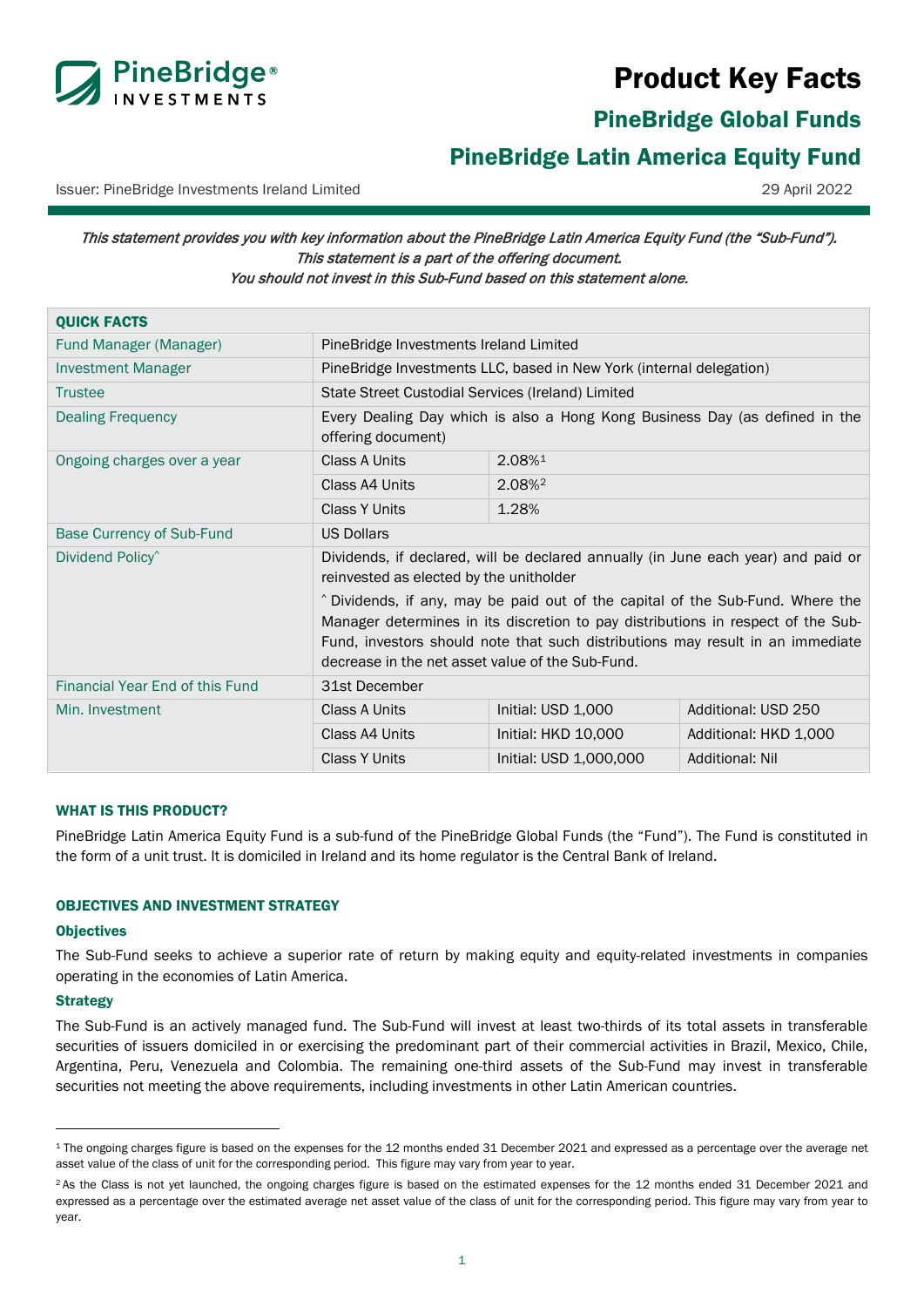The Sub-Fund may use financial derivative instruments ("FDIs") including, but not limited to futures, options, swaps, forwards, and warrants for efficient portfolio management (including hedging) and for investment purposes. The Sub-Fund will not use FDIs extensively for any purpose.

Global exposure (as prescribed in the Central Bank UCITS Regulations) and leverage as a result of its investment in FDIs shall not exceed 35% of the net asset value of the Sub-Fund on a permanent basis.

The Sub-Fund has no restrictions as to the proportion of assets allocated to companies of any particular market capitalisation and may invest across a range of economic sectors and industries.

## USE OF DERIVATIVES

The Sub-Fund's net derivative exposure may be up to 50% of its net asset value.

## WHAT ARE THE KEY RISKS?

## Investment involves risks. Please refer to the offering document for details including the risk factors.

#### Equity Investing Risk

- The value of equity and equity-related securities will be affected by economic, political, market, and issuer-specific changes, regardless of company specific performance. Different industries, financial markets, and securities can react differently to these changes.
- The risk that one or more companies in a portfolio will fall, or fail to rise, can adversely affect the overall portfolio performance in any given period.

#### Emerging Markets Risk

- Investment in securities of companies or in certain securities markets considered as "emerging" or "developing" countries or markets involves a relatively higher degree of risk and may be considered speculative due to the absence of, amongst other things, developed legal structures governing private or foreign investments and private property, internationally comparable accounting, auditing and reporting standard and level of information transparency, significant adverse economic developments including substantial depreciation in currency exchange rates or unstable currency fluctuations.
- The size and volume of trading of securities markets of "emerging" or "developing" market issuers are currently small and low or non-existent, which might result in price volatility and lack of liquidity.
- Investments in "emerging" or "developing" markets entail increased risks and special considerations not typically associated with investment in more developed markets which include the possibility of political or social instability, adverse changes in investment or exchange control regulations, expropriation and withholding of dividends at source, liquidity risks, currency risks, taxation risks, settlement risks, custody risks and the likelihood of a high degree of volatility.

## Concentration Risk

The Sub-Fund may invest in specific industry sectors / instruments compared to more diversified funds or it may focus its investments and hold relatively large positions in, among other things, particular industries, countries, sectors, currencies or issuers. This may occur directly as a result of portfolio management decisions, or indirectly as a result of security price changes. Where this happens, the Sub-Fund may have a greater level of sensitivity to those industries, sectors, countries, currencies or issuers and the events, developments or issues that affect their prices. This may result in significant losses for the Sub-Fund, may increase the volatility of the value of the Sub-Fund, and may also limit the liquidity of certain securities within the Sub-Fund.

#### Currency Risk – Base Currency

• Securities may be denominated in currencies different from the Sub-Fund's Base Currency and there is a risk that changes in exchange rates and exchange control regulations may cause the value of the assets expressed in the Base Currency to rise or fall and the net asset value of the Sub-Fund may be affected unfavourably by such fluctuations and by changes in exchange rate controls.

#### Financial Derivative Instruments Risk

• The leverage effect embedded in derivatives may result in substantial losses including and up to the total value of the assets of the Sub-Fund and the prices of derivatives can be highly volatile. The use of FDIs may expose the Sub-Fund to various types of risk, including but not limited to, counterparty, liquidity, correlation, credit, volatility, valuation and settlement risks which can have an adverse effect on the net asset value of the Sub-Fund.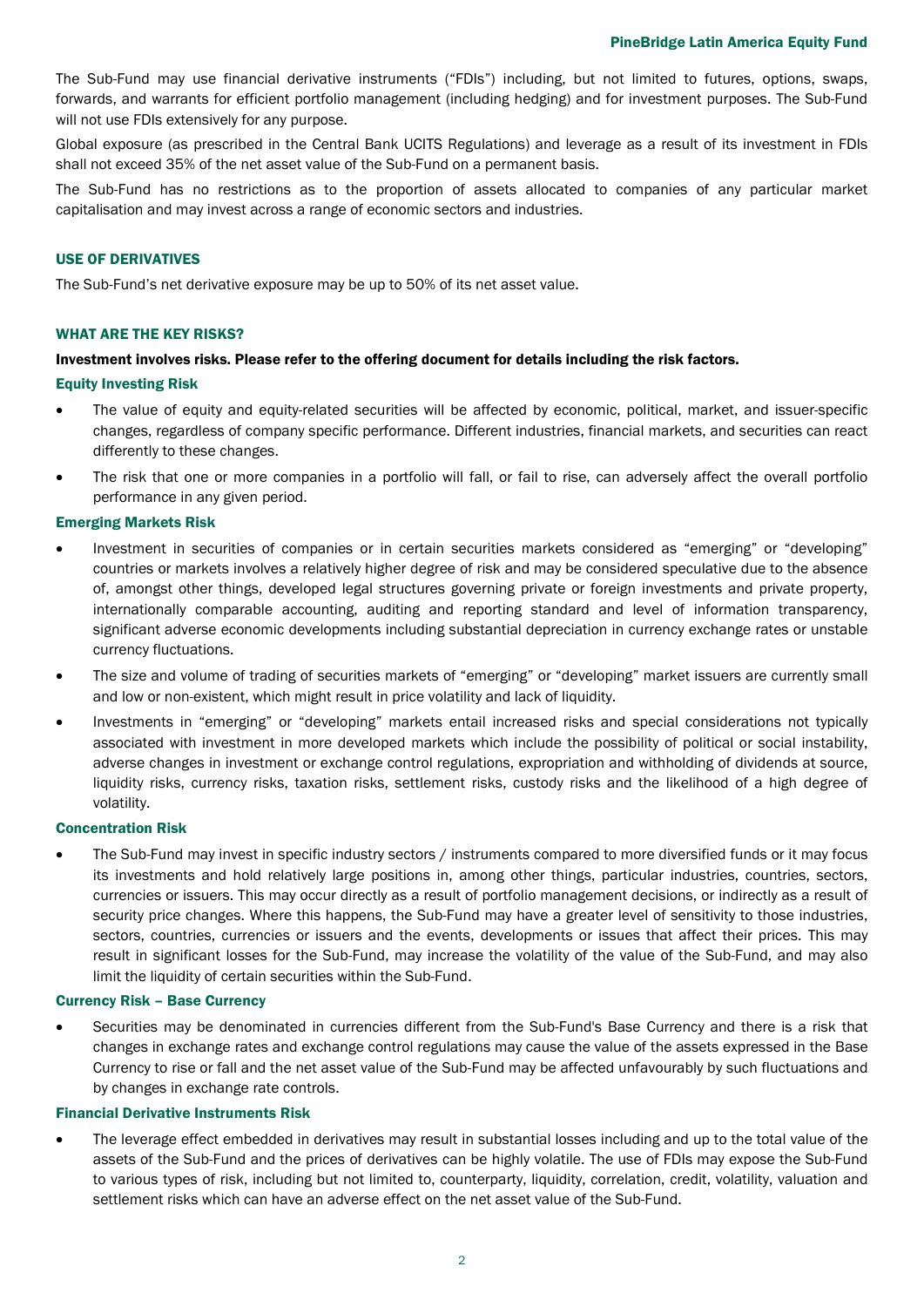## Counterparty Risk – Depositary

- There are risks involved in dealing with the Trustee, sub-custodians or brokers who hold the Sub-Fund's investments or settle the Sub-Fund's trades. The assets of the Fund are entrusted to the Trustee for safekeeping and there is no guarantee they will successfully do so and it does not exclude the risk of non-restitution in the case of bankruptcy or insolvency of the Trustee. Investors are therefore exposed to the risk of the Trustee not being able to fully meet its obligation to restitute all of the assets of the Sub-Fund in the case of bankruptcy or insolvency of the Trustee. In addition, the Sub-Fund's cash held with the Trustee may not be segregated from the Trustee's own cash/cash under custody for other clients of the Trustee and the Sub-Fund may therefore rank as an unsecured creditor in the case of bankruptcy or insolvency of the Trustee. The Trustee may not keep all the assets of the Fund itself but may use a network of sub-custodians which are not always part of the same group of companies as the Trustee.
- Investors may be exposed to the risk of bankruptcy of the sub-custodians in circumstances where the Trustee may have no liability.

## Liquidity Risk

- Liquidity risk is defined as the risk that the Sub-Fund could not meet requests to redeem units issued by the Sub-Fund without significant dilution of remaining investors' interests in the Sub-Fund.
- From time to time, the investments or holdings of the Sub-Fund may face limited or reduced liquidity on the market, caused by decreased trading volume, increased price volatility, concentrated trading size, limitations on the ability to transfer or liquidate positions, and changes in industry or government regulations.

## Counterparty Risk

• A Sub-Fund may have credit exposure to its trading parties and may also bear the risk of settlement default. In addition, misrepresentation or omission on the part of counterparty may adversely affect the valuation of the collateral underlying an investment.

# Contract for Difference Risk

• By entering into a contract for difference ("CFD"), a party undertakes to pay (or receive) in cash the difference between the valuation of the underlying asset at the time of entering into the contract and the valuation of the underlying asset at a specified moment in the future. As CFDs are traded over the counter, it is subject to FDI risk, notably counterparty risk, liquidity risk, market volatility risk because of the high leverage as well as margin risk similar to futures.

# Risk associated with Distribution Out of / Effectively Out of the Sub-Fund's Capital (also known as Capital Growth Risk)

- Dividends, if any, may be paid out of the capital of the Sub-Fund. Where the Manager determines in its discretion to pay distributions in respect of the Sub-Fund, investors should note that such distributions amount to a return or withdrawal of part of an investor's original investment or from any capital gains attributable to that original investment.
- Such distributions may result in an immediate decrease in the net asset value of the Sub-Fund.

# Investment Loss Risk

- The instruments invested by the Sub-Fund may fall in value and therefore your investment in the Sub-Fund may suffer losses.
- The value of the Sub-Fund may be adversely affected by developments in political, economical and social conditions and policies of the markets in which it invests which may result in losses to your investment.

## ESG Risks

• The Sub-Fund is subject to environmental, social or governance ("ESG") related risks and sustainability risk. Sustainability risk is an ESG event or condition that, if it occurs, could cause an actual or a potential material negative impact on the value of the investment. Third party data may be used to determine ESG factors and are based on backward-looking analysis, and the data may be limited and subject to change. The categorisation of the Sub-Fund under the Regulation (European Union) 2019/2088 of the European Parliament and of the Council of 27 November 2019 on sustainability-related disclosures in the financial services sector may be affected by regulatory change or new technical standards/guidance coming into effect.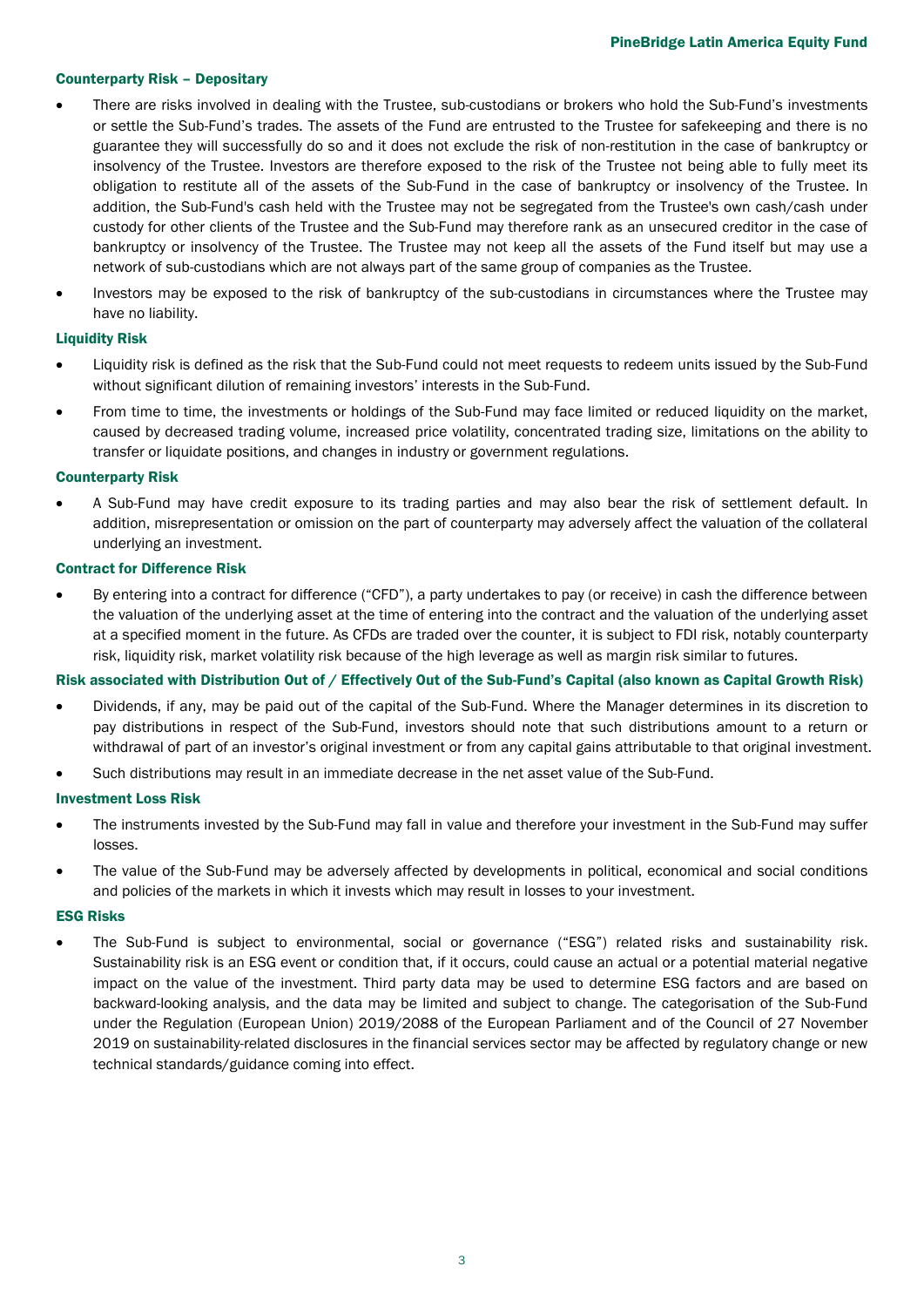## HOW HAS THE SUB-FUND PERFORMED?



- Past performance information is not indicative of future performance. Investors may not get back the full amount invested.
- The computation basis of the performance is based on the calendar year end, NAV-To-NAV, with dividend reinvested.
- These figures show by how much the unit class increased or decreased in value during the calendar year being shown. Performance data has been calculated in USD, including ongoing charges and excluding subscription fee and redemption fee you might have to pay.
- Class A is an active unit class available for Hong Kong retail investors. It has been chosen to be the representative unit class for disclosure of past performance information in this statement.
- Material Change to the Sub-Fund: From inception to 31 December 2007, the benchmark of the Sub-Fund was MSCI Emerging Markets Latin America Daily Total Return Net Index. From 1 January 2008 to 20 March 2016, the benchmark of the Sub-Fund was changed to MSCI Emerging Markets Latin America 10/40 Equity Daily Total Return Net Index. On 21 March 2016, the benchmark of the Sub-Fund was changed to MSCI Emerging Markets Latin America Daily Total Return Net Index. Such change was made because the Investment Manager of the Sub-Fund reasonably considers that such benchmark is more reflective of the Sub-Fund's investment strategy and universe than the previous benchmark.
- The benchmark of the Sub-Fund is MSCI Emerging Markets Latin America Daily Total Return Net Index. It is a free float-adjusted market capitalisation index that is designed to measure equity market performance of companies in emerging markets in Latin America.
- Sub-Fund launch date: 1 January 1993
- Class A launch date: 1 August 2006

## IS THERE ANY GUARANTEE?

This Sub-Fund does not have any guarantee. You may not get back the full amount of money you invest.

## WHAT ARE THE FEES AND CHARGES?

## Charges which may be payable by you

You may have to pay the following fees when dealing in the Units of the Sub-Fund.

| Fee                                | What you pay                                                                                                                                                        |
|------------------------------------|---------------------------------------------------------------------------------------------------------------------------------------------------------------------|
| Subscription fee (sales charge)    | Up to 5.00% of the net asset value per unit of the subscription amount may be<br>charged (applicable to Class A and A4 Units only; currently nil for Class Y Units) |
| Switching fee (switching charge)   | Up to 3.00% of the net asset value per unit of the units switched may be charged<br>(applicable to Class A and A4 Units only; currently nil for Class Y Units)      |
| Redemption fee (redemption charge) | Up to 3.00% of the net asset value per unit of the units redeemed may be charged<br>(applicable to Class A and A4 Units only; currently nil for Class Y Units)      |

Ongoing fees payable by the Sub-Fund